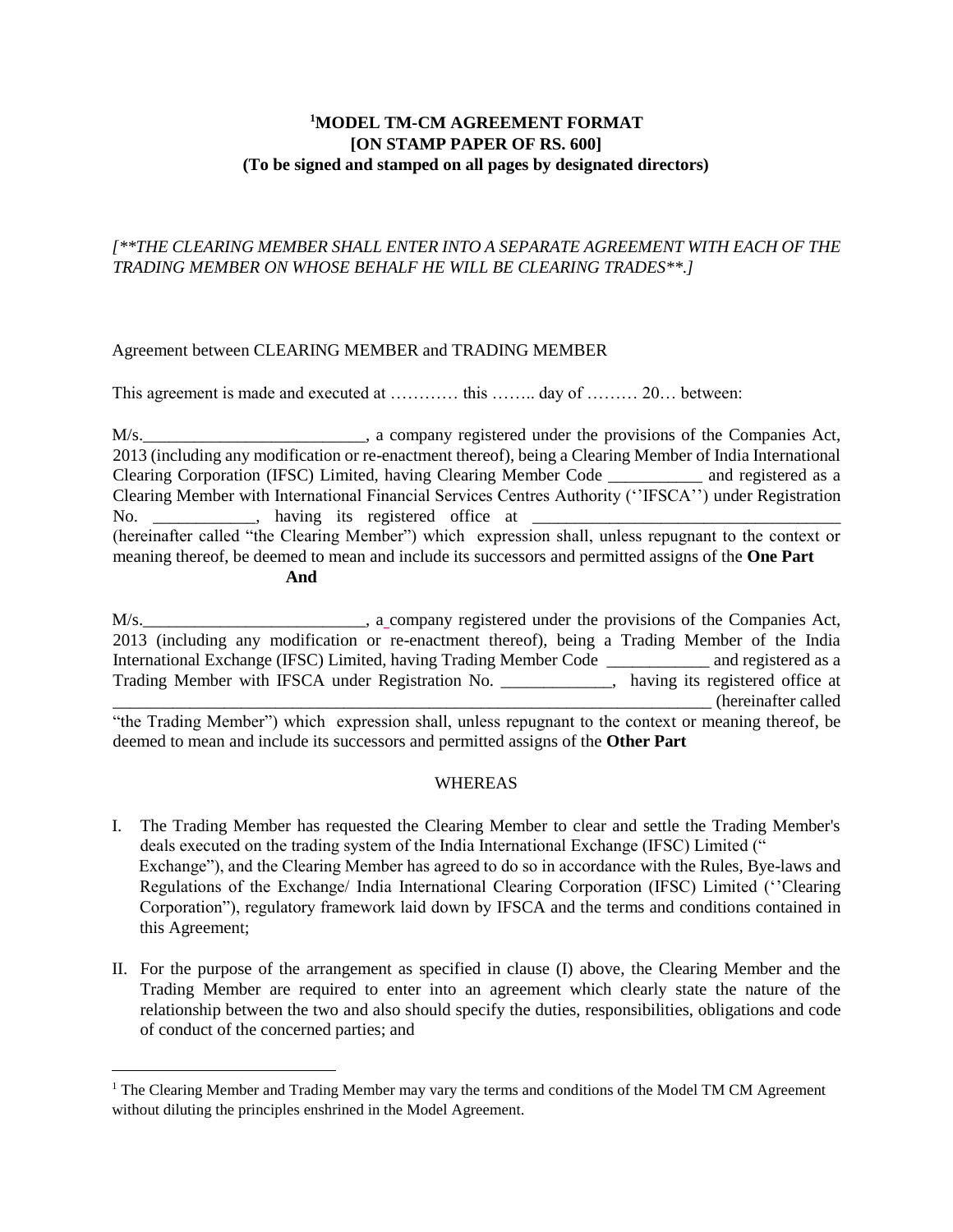III. The Clearing Member and Trading Member are accordingly executing this Agreement.

NOW, THEREFORE, THIS AGREEMENT WITNESSETH AND THE CLEARING MEMBER AND THE TRADING MEMBER AGREE AS FOLLOWS:

## **(1) Deposit from Trading Member:**

- (i) The Trading Member shall deposit and maintain on a continuing basis a minimum amount of Rs. \_\_\_\_\_\_\_\_\_ as an interest-free deposit with the Clearing Member. *(\*\*IF THE PARTIES AGREE TO AN INTEREST BEARING DEPOSIT THEN APPROPRIATE PROVISIONS SHOULD BE INSERTED FOR RATE OF INTEREST, INTEREST PAYMENT DATE, ETC.\*\*)*
- (ii) The Trading Member shall from time to time deposit with the Clearing Member such further amounts as may be required by the Clearing Member from time to time. *(\*\*PARTIES MAY INSERT TERMS OF SUCH FURTHER AMOUNTS. IF THE PARTIES AGREE TO AN INTEREST BEARING DEPOSIT THEN APPROPRIATE PROVISIONS SHOULD BE INSERTED FOR RATE OF INTEREST, INTEREST PAYMENT DATE, ETC. ELSE IT SHOULD BE STATED THAT THE DEPOSIT WOULD BE INTEREST FREE.\*\*)*
- (iii) In case of any failure or delay on the part of the Trading Member in payment of any deposit or if the Trading Member fails to maintain the minimum deposit mentioned above with the Clearing Member or in case of any shortfall in deposit, then the Clearing Member may prohibit/restrain the Trading Member from trading or creating any further positions till the failure has been rectified or may close-out all or any of the Trading Member's positions to the extent deemed necessary by the Clearing Member or may exercise any other right or power which the Clearing Member may have under this Agreement or the Rules, Bye-laws and Regulations of the Exchange/Clearing Corporation.
- (iv) The Trading Member shall pay to the Clearing Member such deposits in such form as the Clearing Member may specify from time to time in order to ensure compliance with the Rules, Bye-laws and Regulations of the Exchange/ Clearing Corporation.

## **(2) Exposure limit:**

- (i) The Trading Member shall have the following exposure limits:  *(\*\*VARIOUS EXPOSURE LIMITS TO BE INSERTED\*\*)*
- (ii) The Clearing Member may from time to time in its discretion unilaterally increase or decrease the Trading Member's exposure limits, subject to the requirements prescribed by the IFSCA/Exchange/Clearing Corporation ("Relevant Authority") from time to time.
- (iii) In case the Trading Member exceeds his prescribed exposure limit, the Clearing Member may, at the Clearing Member's option and discretion, require the Trading Member to forthwith deposit additional amounts with the Clearing member and/or reduce the Trading Member's exposure to limits acceptable to the Clearing Member by closing out the Trading Member's open positions and/or may restrict, withdraw or disable the clearing and settlement facility provided to the Trading Member under prior intimation of at least 24 hours to the Exchange/Clearing Corporation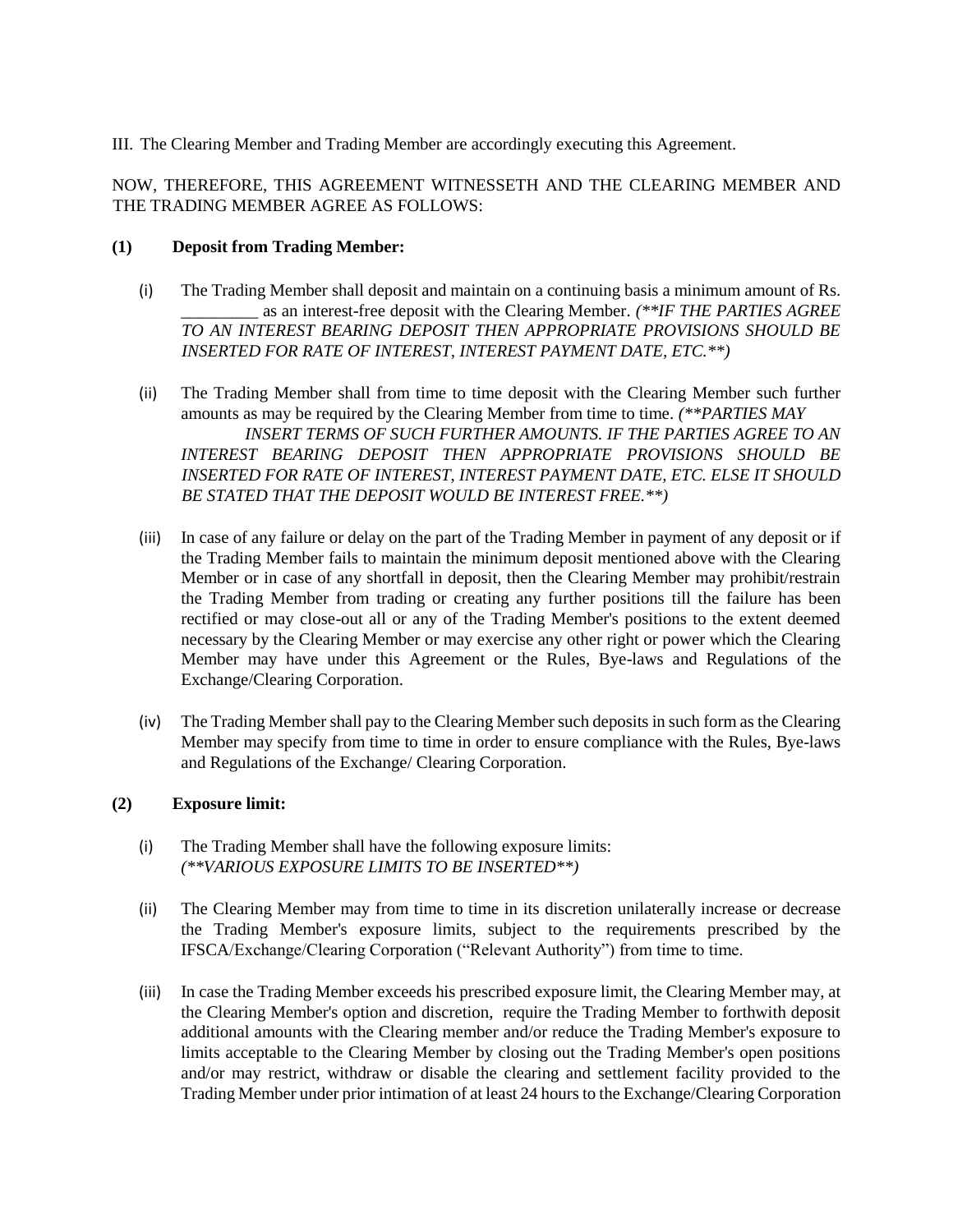and/or exercise any other right or power which the Clearing Member may have under this Agreement or the Rules, Bye-laws and Regulations of the Clearing Corporation/the Exchange.

### **(3) Fees:**

(i) The rate of fee to be charged by the Clearing Member to the Trading Member in respect of various services provided by the Clearing Member shall be as mutually agreed between the parties or as provided below:

| Sr. No. | <b>Nature of Service</b> | % of Fees |
|---------|--------------------------|-----------|
|         |                          |           |
| ۰.      |                          |           |
| J.      |                          |           |

The above mentioned rates shall not be varied save and except with the mutual consent of the Trading Member and the Clearing Member recorded in writing.

(ii) The Clearing Member shall be entitled to receive such fees, charges, brokerage or commission in respect of various services which it /he renders or agrees to render to the Trading Member, from the Trading Member at such intervals as may be mutually agreed upon.

## **(4) Types of Services offered**:

The Clearing Member shall provide the following services to the Trading Member: *[\*\*TO BE INSERTED BY MEMBERS. e.g. clearing and settlement service, advisory services, portfolio management services, etc.\*\*]* 

- a.  $\frac{1}{\sqrt{1-\frac{1}{2}}\sqrt{1-\frac{1}{2}}\sqrt{1-\frac{1}{2}}\sqrt{1-\frac{1}{2}}\sqrt{1-\frac{1}{2}}\sqrt{1-\frac{1}{2}}\sqrt{1-\frac{1}{2}}\sqrt{1-\frac{1}{2}}\sqrt{1-\frac{1}{2}}\sqrt{1-\frac{1}{2}}\sqrt{1-\frac{1}{2}}\sqrt{1-\frac{1}{2}}\sqrt{1-\frac{1}{2}}\sqrt{1-\frac{1}{2}}\sqrt{1-\frac{1}{2}}\sqrt{1-\frac{1}{2}}\sqrt{1-\frac{1}{2}}\sqrt{1-\frac{1}{2}}\sqrt{1-\frac{1}{2}}\sqrt{$ b \_\_\_\_\_\_\_\_\_\_\_\_\_\_\_\_\_
- $c.$

# **(5) Payment of margins:**

- (i) Subject to the requirements prescribed by the Relevant Authority, the Clearing Member shall collect margins from the Trading Member. However, if the Clearing Member finds it necessary, he shall be entitled to levy and collect additional margins from the Trading Member over and above those imposed by the Relevant Authority and the Trading Member shall be liable to pay the additional margins within the time stipulated by the Clearing Member.
- (ii) Clearing Member shall be entitled to collect from Trading Member margin(s) of such amounts in such manner, as it may deem necessary, which at any point of time shall not be less than the amount stipulated by Clearing Corporation from time to time.
- (iii) The Trading Member shall be entitle to collect margins from his Clients on a gross basis. The Trading Member hereby agrees to accurately and promptly report to the Clearing Member of all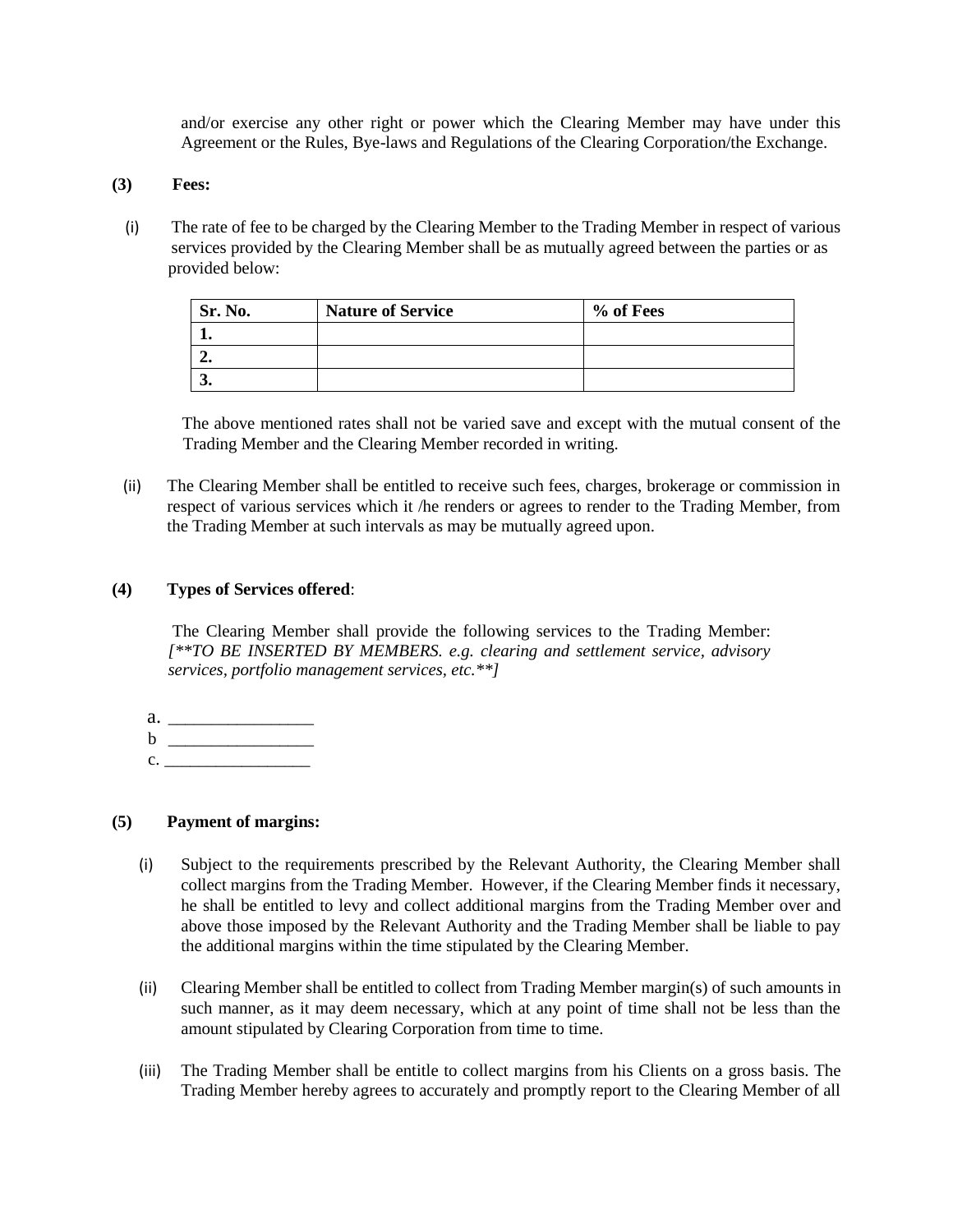margins collected by the Trading member and the identities of the Clients who have paid such margins. Any loss or damage caused to the Clearing Member on account of any misrepresentation or omission relating to the reporting of any margin or client identity by the Trading Member shall be reimbursed by the Trading Member to the Clearing Member. The Clearing Member shall ensure that the Trading Member collects the margins from it / his constituents on such basis as may be prescribed by Relevant Authority from time to time.

#### **Liquidation/close-out of positions:**

The Clearing Member shall be entitled to liquidate/close-out positions of the Trading Member for non-payment of margins, outstanding dues, exposure beyond limit specified or any other default on the part of the Trading Member.

#### **Liability to reimburse losses:**

The Trading Member shall be liable to forthwith reimburse to the Clearing Member any losses or financial charges arising from liquidation/close-out of positions, incurred by the Clearing Member.

#### **Client Registration by the Trading Member:**

The Trading Member shall comply with the provisions of the Rules, Bye-laws and Regulations of the Exchange and circulars/notices issued by IFSCA/the Exchange relating to Know Your Client / registration of Clients and Risk Disclosure Document. The Trading Member shall promptly provide to the Clearing Member such details and documents as the Clearing Member may from time to time require to satisfy itself that the Trading member is in compliance with this clause.

#### **Segregation of Client's money:**

The Trading Member shall keep the money deposited by his Clients in a separate account, distinct from his own account and he shall provide the details and supporting evidence of the segregated accounts to the Clearing Member forthwith upon demand by the Clearing Member.

### **Client Identification:**

The Trading Member shall allot each Client a distinct constituent code as required by the IFSCA/the Exchange from time to time. For the purpose of shifting of positions and safeguarding the money of Clients, the Trading Member agrees and undertakes to structure his Client's codes in such manner as the Clearing Member may from time to time require.

## **Default by Trading Member/Client:**

In the event of a default of the Trading Member on his own account, the Client money shall remain safe and shall not be utilised to meet the Trading Member's liabilities. In such cases, the Client's positions shall be transferred by the Clearing Member to another Trading Member or closed out. In the event of a default due to failure of a specific Client to fulfil his obligation, the money of other Clients shall remain safe and shall not be utilised to meet the obligation of the defaulting Client as set out in the Rules, Bye-laws and Regulations of the Clearing Corporation/the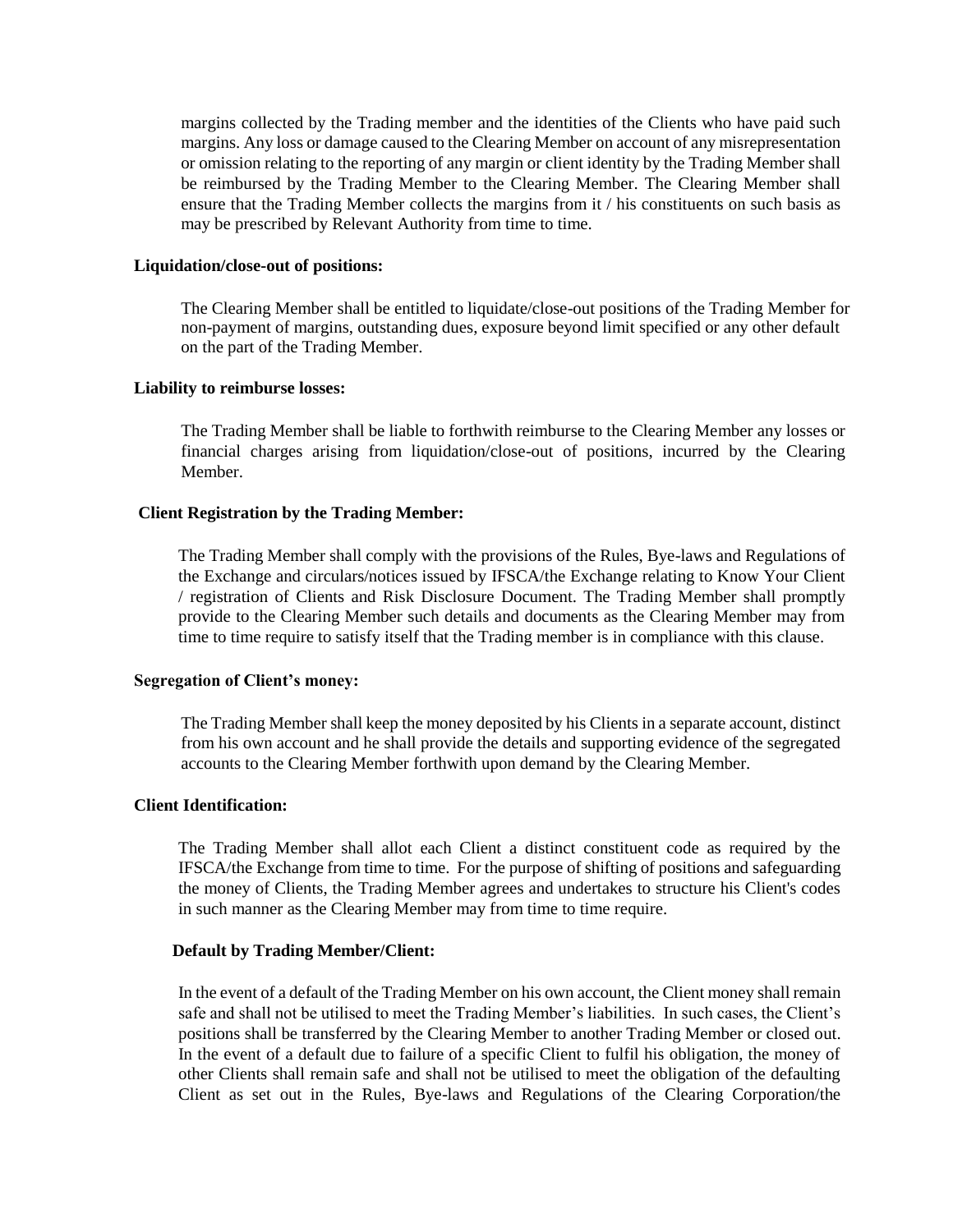Exchange. The Trading Member hereby agrees and undertakes to do all things, which may be necessary in order to transfer his Client's positions to the Clearing Member or another Trading Member in the event of his default.

## **Default by Clearing Member:**

In the event of default by the Clearing Member on his own account, the money of Trading Members except to the extent of liability due to the Clearing Member and Trading Members' Clients shall remain safe and shall not be utilised to meet the Clearing Member's liabilities. In such cases, the positions of the Clients and the Trading Members shall be transferable to some other Clearing Member or be closed out in accordance with the provisions of the Rules, Bye-laws and Regulations of Clearing Corporation/the Exchange. The Clearing Member hereby agrees and undertakes to do all things, which may be necessary in order to transfer his Trading Member's or Client's positions to another Clearing Member in the event of his default.

#### **Loss on account of close out:**

Any and all loss on account of close out of Client positions because of failure of the Clearing Member or the Trading Member shall be recovered from the Clearing or Trading Member respectively.

#### **Intimation to Exchange and Clearing Corporation in cases of default of the Trading Member:**

The Clearing Member shall immediately inform the Exchange and Clearing Corporation in case the Trading Member defaults in his payments or other obligations.

## **Arbitration:**

In case of claims, difference or disputes between the Clearing Member and Trading Member, the Clearing Member or the Trading Member shall avail the arbitration, mediation and other dispute resolution mechanism offered by International Arbitration Centre situated in International Financial Service Centre, Gujarat, India / arbitration facility provided by the Exchange / Clearing Corporation.

### **Termination:**

Subject to the Rules, Bye-laws and Regulations, this agreement may be terminated by either party by giving one month's notice to the other party. However such termination shall not affect the rights and obligations of a party hereunder in respect of any deals entered into prior to such termination and the parties shall enjoy the same rights and shall have same obligations in respect of such deals.

#### **Force Majeure**

No liability shall result to either party for delay in performance or non-performance of the obligations under the agreement caused or contributed to by any event of force majeure. For purposes of this Clause, "Force Majeure" means and includes wars, insurrections, revolution,